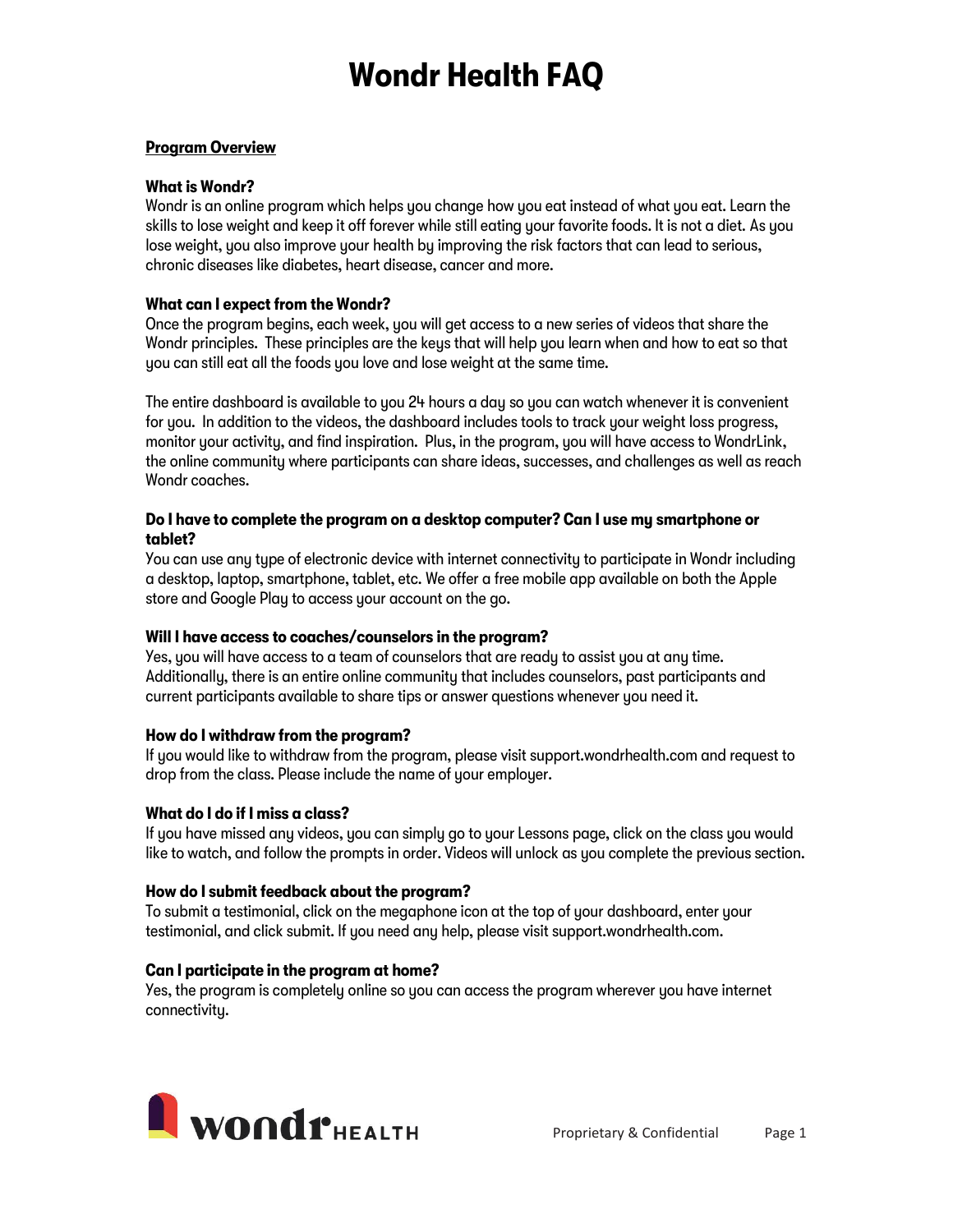## I am trying to log into my Wondr Health program but I have forgotten my username and/or password.

- 1) To obtain your username and/or password, visit www.wondrhealth.com and click "Log In".
- 2) On the next page, click "Forgot your Username?" or "Forgot your Password?" under the Log In button.
- 3) From there, you will be prompted to enter in the username and email address associated with your account. Click "Submit".
- 4) An email or text message will be sent with instructions on how to reset your password or retrieve your username
- 5) If you cannot remember the email address associated with your account, contact suport.wondrhealth.com

# Apply

# How do I join the program?

Visit www.wondrhealth.com/Stateofldaho and click the 'Apply Now' button and complete the online application. Your application is considered complete once you hit 'Submit' and see a confirmation message that your application was successfully submitted. Remember that by completing the application, you are committing to participate in the program, if accepted. There may be a limited number of spaces available so please ensure you are committed to diligently completing the program before taking one of the spots.

### When I visit the website to apply, the website asks for my credit card information. Am I in the correct spot?

If you are prompted to enter your credit card information, you are at the Wondr Health retail site, not your company's designated application.

- 1) Be sure you enter in your company's specific application link in your browser[www.wondrhealth.com/StateofIdaho.](http://www.wondrhealth.com/StateofIdaho)
- 2) If you are redirected to the Wondr Health retail site after entering in the correct address link, this is most likely due to the history and cookies setting on your browser.
- 3) Clear your cookies under the internet tools option of your browser OR simply use a different browser than you are currently using.
- 4) After the cookies and history settings have been cleared, or you select a different browser, enter in your company's Wondr Health application address into your address bar.
- 5) Click "Apply Now" and complete your application.

### I've applied for the Wondr program before, and I'd like to apply using my previous email address and/or user name. How can I do this?

On the 'Create Your Account' page you will see the option to Log In. Please log in using your previous account login credentials.

### My spouse and I are both applying to the program. Do we have to use different email addresses?

Yes, you must have separate email addresses in order to create your own account.

# May my spouse, friend or colleague and I use the same account to go through the program?

Unfortunately, we do not permit two participants to share a single enrollment in the course. Our program was developed and refined over many years, and it is designed to be a one-on-one program that tracks your individual progress. We find that, when partners take the program together, neither